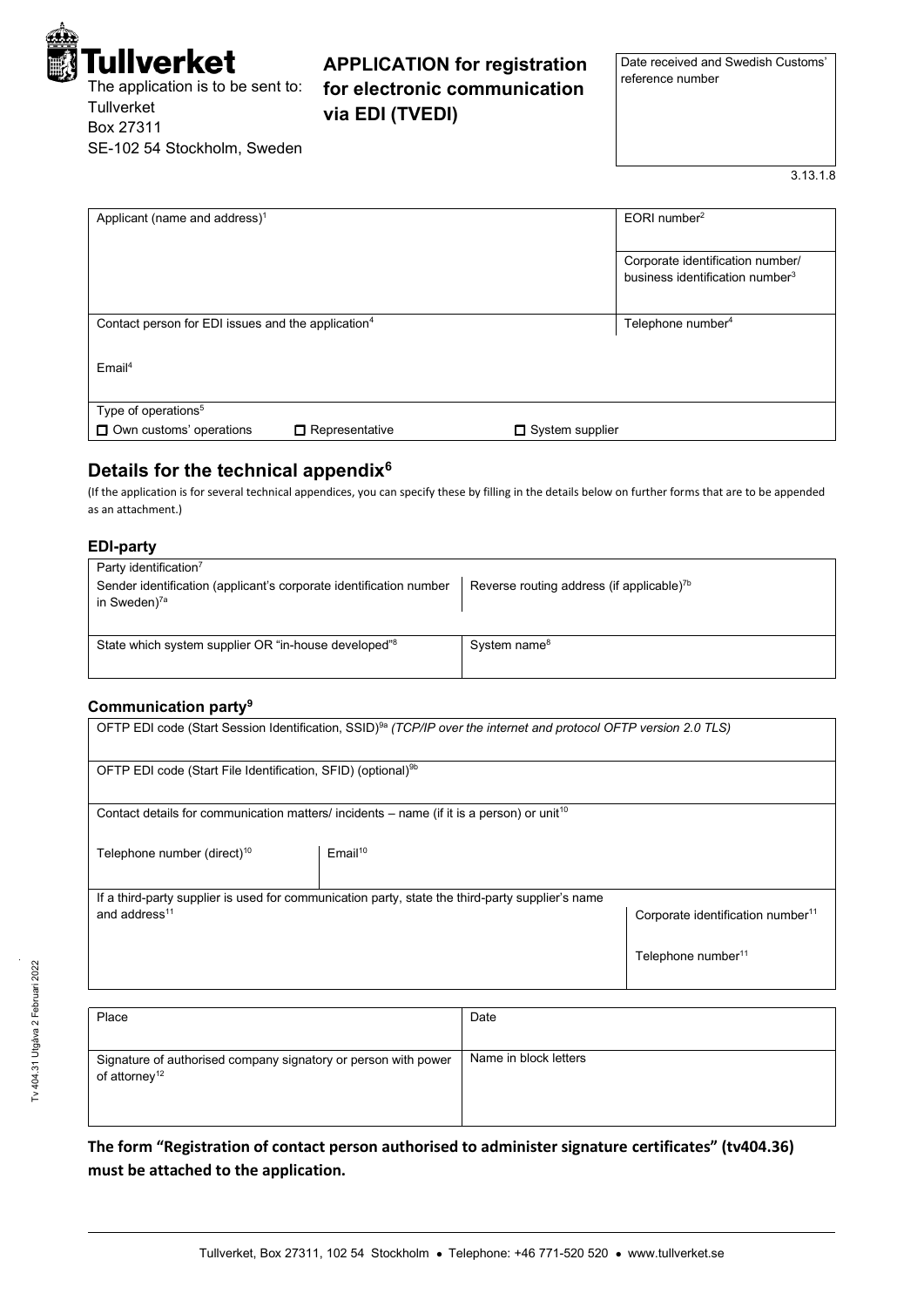# **Please state which messages and subscription messages that the applicant initially intends to test (optional)<sup>14</sup>**

# **Messages**

☐ Import

☐ Export

□ Presentation of goods

☐ Customs warehouse

 $\Box$  Temporary storage

□ Entry summary declaration

 $\Box$  Transit (NCTS)

 $\Box$  Standard procedure

 $\Box$  Authorised consignor

 $\Box$  Authorised consignee

# **Subscription messages**

☐ UTL Electronic message about released goods (import or re-export)

☐ ZKH Electronic message about simplified declaration released for free circulation (import)

□ ZKB Electronic message of the release of goods for export

☐ ZKL Electronic message of the release of goods for export on ALE (ZKL)

☐ CWRA Acceptance issue (public customs warehouse)

☐ CWPR Release permission (customs warehouse)

☐ TSPR Removal permission (temporary storage)

# **Other details about the applicant's operations (optional)15a**

**For publication, a system supplier is to state its web address15b**